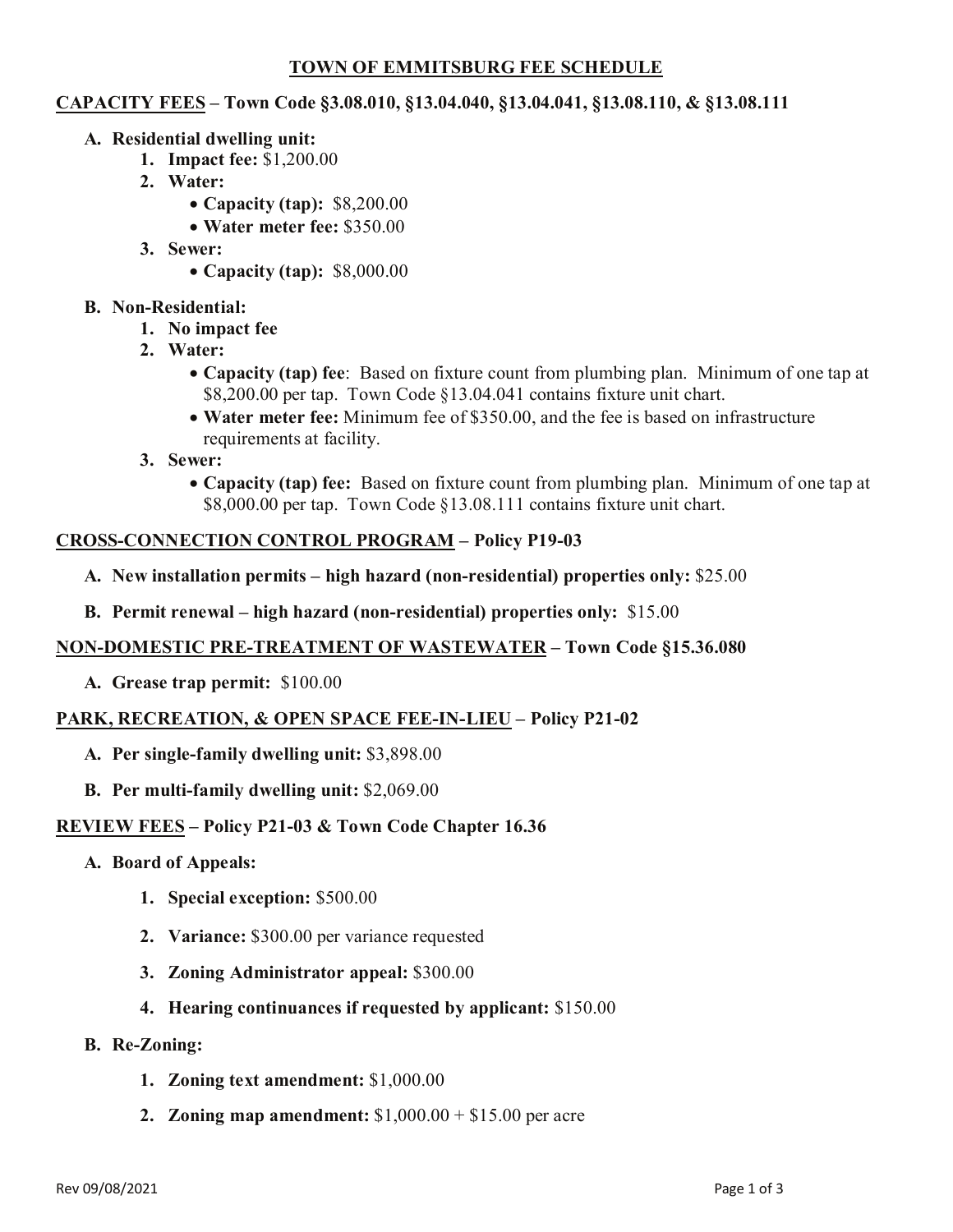### **C. Development Review:**

- **1. Sketch plat:** \$350.00
- **2. Preliminary subdivision plat:**  $$1,000.00 + $25.00$  per lot  $+ $10.00$  per acre
- **3. Final subdivision plat:** \$500.00 + \$25.00 per lot
- **4. Combined preliminary / final subdivision plat:** \$850.00 + \$50.00 per lot
- **5. Record plat:** \$75.00 plus \$15.00 per lot
- **6. Site Plan:** \$1,000.00.
- **7. Addition plat:** \$350.00 plus \$25.00 per lot
- **8. Improvement plat:** \$200.00 per sheet
- **9. Forest stand delineation plan:** \$350.00
- **10. Preliminary forest conservation plan:** \$350.00
- **11. Final forest conservation plan:** \$350.00
- **12. Combined preliminary / final forest conservation plan:** \$700.00
- **13. Request for forest conservation exemption:** \$35.00 per exemption
- **14. Annexation:** \$1,000.00 + \$50.00 per acre. \$0.00 if initiated by the Town
- **15. Legal documents**:
	- **a) Letters of credit, deeds of easements, sewer/water tap agreements, homeowner association documents, etc.:** \$300.00 per document.
	- **b) Public works agreement:** \$750.00 per document.
- **16. Corrective plat:** \$500.00 plus \$25.00 per lot.
- **17. Adequate public facilities ordinance:** \$1,000.00
- **18. Geographic information system (GIS) map update fee:** \$1,200.00

# **D. Infrastructure Permit:**

- **1. Any work involving Town water/sewer system**: \$100.00
- **2. Wireless telecommunication's facility:** 
	- **a) New tower, support structure, or substantial modification:** \$8,500.00 escrow deposit plus \$5,000.00 application fee.
	- **b) Co-locating on an existing tower or other suitable structure, where no increase in height of the tower or structure is required:** \$8,500.00 escrow deposit plus \$2,000.00 application fee.